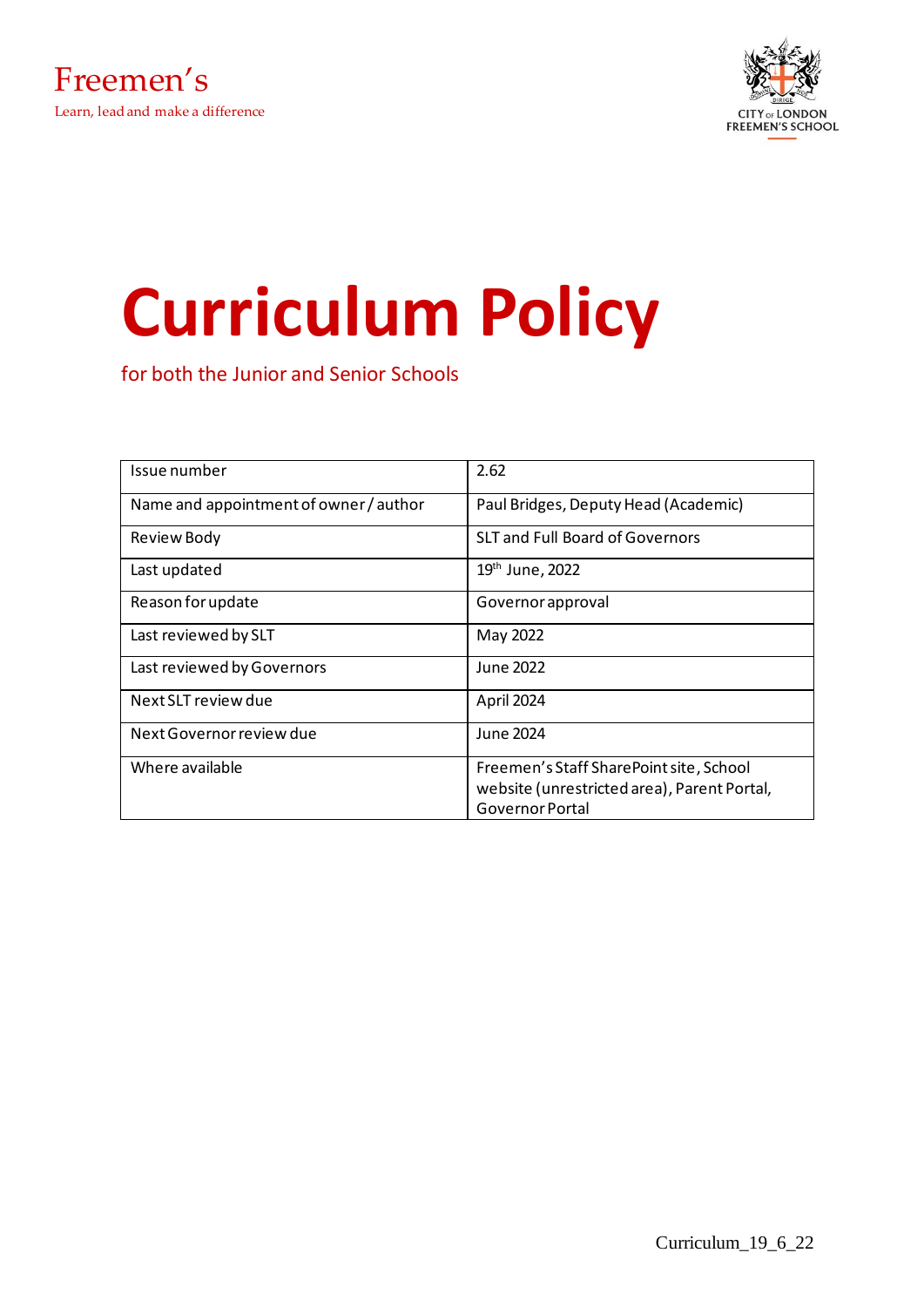



## **Freemen's Curriculum Policy**

The City of London Freemen's School provides a rigorous and stimulating curriculum which will challenge and engage pupils. All pupils can learn and make progress.

All pupils of compulsory school age receive a full-time education which encompasses mathematical, linguistic, technological, human and social, physical and creative aspects.

At all levels, the core curriculum provides the opportunity for pupils to acquire skills in speaking and listening, literacy and numeracy; these are further developed in other subjects.

The curriculum provides adequate preparation of pupils for the opportunities, responsibilities and experiences of adult life and pupils in the Senior School receive appropriate careers guidance. A key aspect of the curriculum is the enrichment afternoon. Every student from Year 3 - 13 will have at least one afternoon each fortnight when they are engaged in a programme of activities developing leadership, teamwork, community service and organisation. The full enrichment programme encompasses all the activities that were previously offered as 'extra-curricular'. Therefore, through the week, a varied, exciting programme of activities is on offer for all students.

## *The Junior School Curriculum*

In the lower Junior School years (from Year 3) most lessons are taught by the Form Teacher with subjects such as Religious Studies, Music and P.E./Games taught by specialist staff. As the pupils progress through the Junior School more of the subjects are taught by specialists. In the final two years of the Junior School (Years 7 & 8) all subjects are taught by specialist subject staff, many of whom also teach in the Senior School.

In the early years English and Mathematics account for up to 40% of class time with about one hour a week devoted to subjects such as History, Geography, Religious Studies, Design & Technology, Information Technology and Computing, Art and Music. From Year 4 Mathematics is set by ability.

**Science** is taught as a combined subject up to Year 7 after which it is taught separately as Biology, Chemistry and Physics.

**Languages** – French, German & Spanish – are introduced in to the timetable in Year 3 when pupils are given the opportunity to experience all three languages before choosing their main language in Year 5. From this point, languages are set by ability if there are sufficient pupils choosing the language to make two sets. In Year 7 students continue their main MFL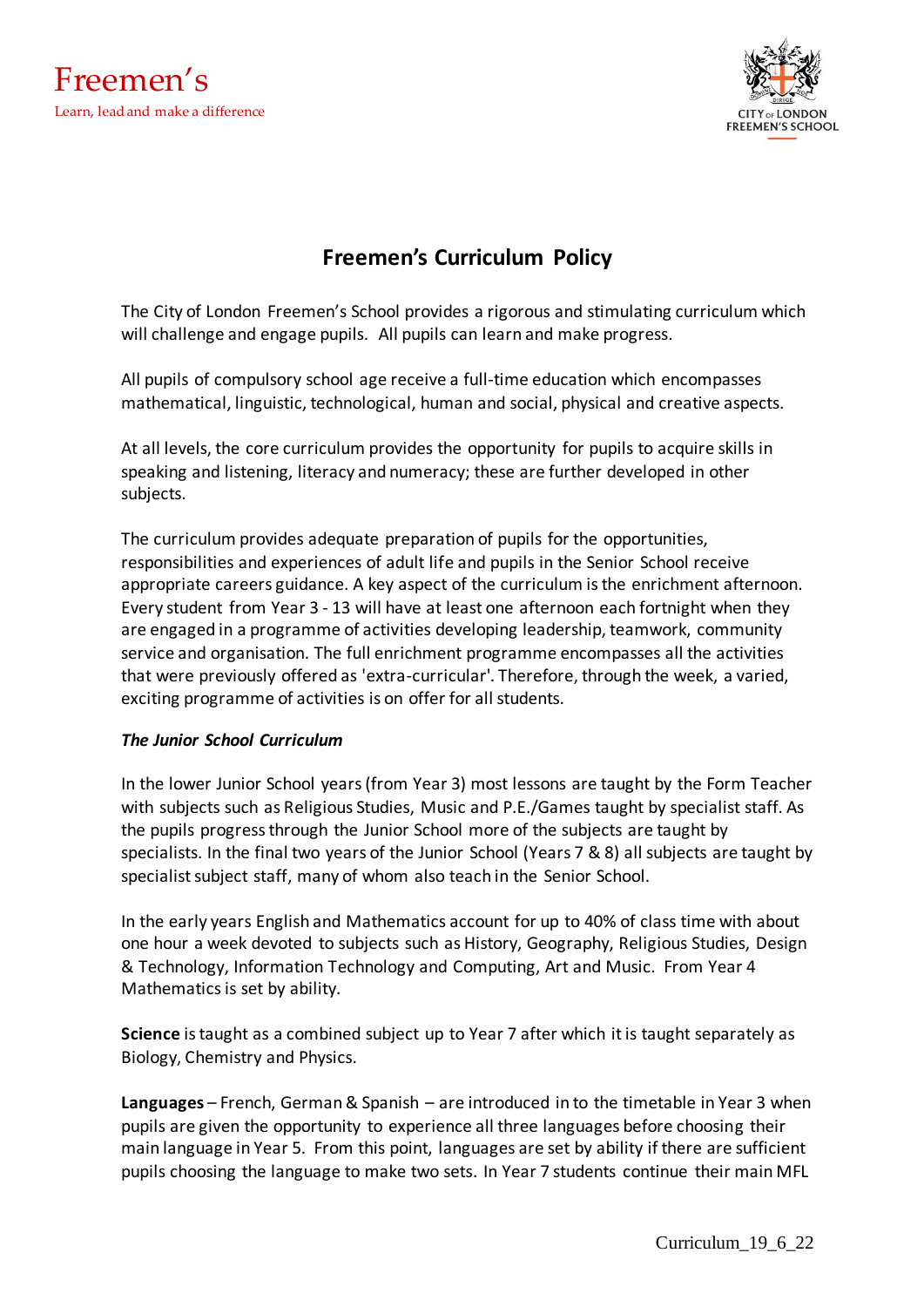

and take Latin. At the end of Year 7 they can choose to continue with Latin or switch from Latin to a second MFL.

**P.E. and Games** are considered to be a very important part of every child's education and at least three hours per week is devoted to this area. In addition to this, of course, many children will become part of at least one of the School's representative sports teams and/or will take part in House competitions.

**Personal, Social and Health Education (PSHE)**, part of the timetable in all years, promotes the development of healthy lifestyles and citizenship and encourages individual responsibility and informed decision-making.

**Enrichment** is timetabled for one afternoon each week from Form 1 to Lower 3; the pupils follow an exciting programme developing leadership, teamwork, community service and organisation.

**Digital Natives** is a course for to Year 7 students. They are taught about the working digital environment (Office365) and can learn about VR and AR. They also can earn industry standard Microsoft certifications in the Office suite of programs which will inform their other studies and future work.

Students in Year 8 also study the **FPQ** (a qualification overseen by AQA). This is a research module in which students are taught to dive deeply into a subject about which they are personally interested in finding out more. Their teachers will help them to learn research skills in way which encourages them to become independent learners.

# *Upper School Curriculum*

## **Year 9**

**Subjects -** Pupils are provided with a broad curriculum allowing informed decisions to be made about the available GCSE options in Years 10 & 11. Linked to National Curriculum guidelines, the core subjects are English, Mathematics, the Sciences, and a Modern Foreign Language (French, German or Spanish). The three sciences (Biology, Chemistry, Physics) are taught separately. In addition, the Year 9 curriculum consists of the following subjects: a second Foreign Language (as above or Latin); Art & Design; Computing; Design Technology\*; Food Technology\*; Geography; History; Music; Physical Education & Games; Religious Studies.

The pupils are set by ability in Mathematics, Science and MFL.

\*each subject taught for half the year

## **Years 10 & 11**

**Core subjects**- Pupils follow a two-year programme culminating in 10 GCSE examinations. The core examinable subjects – English Language, English Literature, Mathematics, the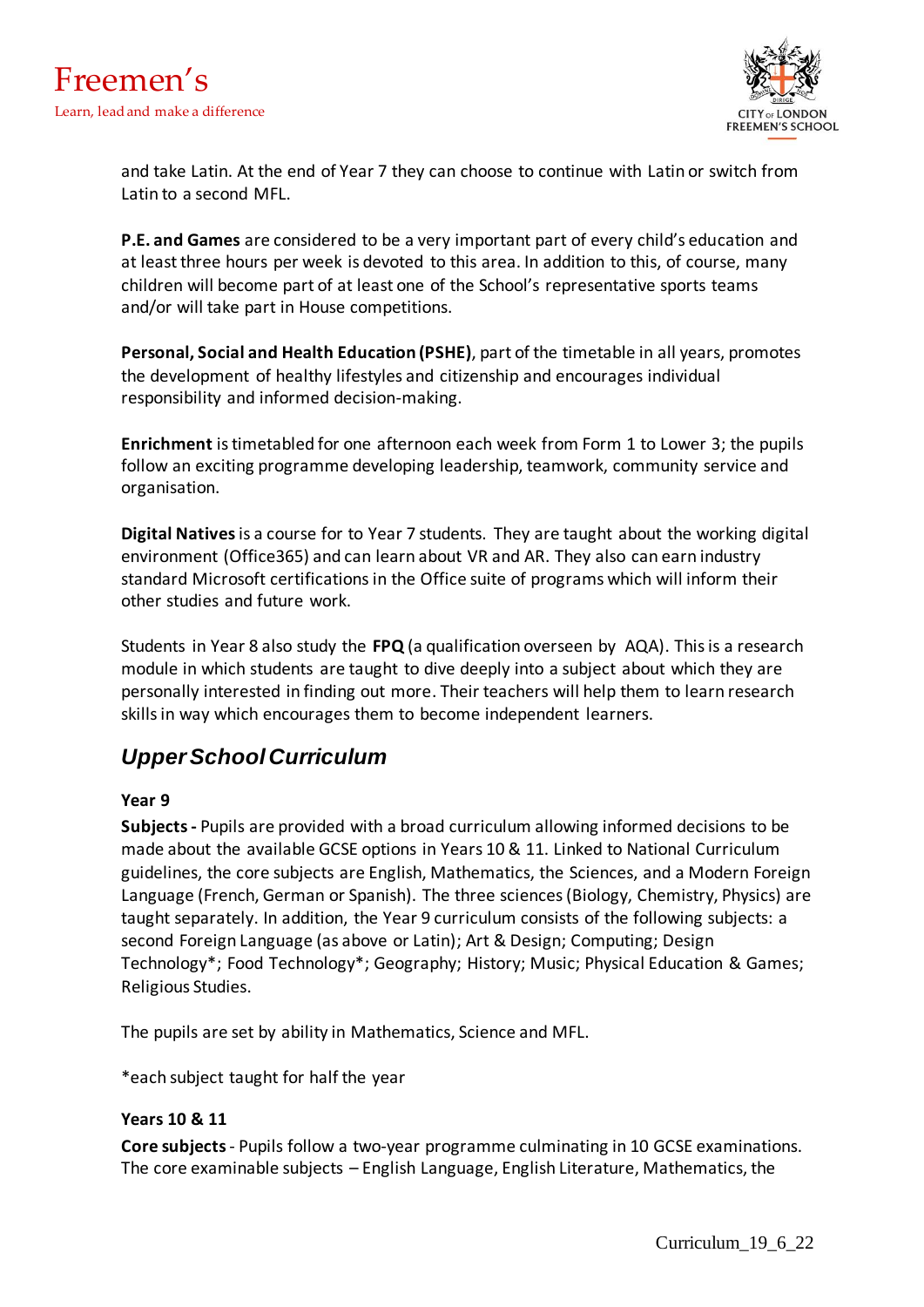

Sciences, and a Modern Foreign Language – will continue to be studied with the three sciences (Biology, Chemistry, Physics) being taught and examined separately. The pupils are set by ability in Mathematics, Science and MFL.

**Optional subjects**- Pupils choose three options from the following subjects: A second Modern Foreign Language, (French, German or Spanish); Art & Design; Business Studies (from September 2022); Design Technology; Drama; Food Preparation and Nutrition; Geography; History; Computing; Latin; Music; Physical Education, Philosophy Ethics & Religion.

These optional subjects will be offered each year and will run providing there are a minimum of three pupils enrolled, or at the Headmaster's discretion. Students are given a free choice of our options and we will endeavour to satisfy all requests. Where it isn't possible to run all the requested classes we will inform the student and their parents and support them in making an alternative choice.

P.E. and Games as a whole year group continue to be delivered but are not examined.

**Personal, Social and Health Education (PSHE)** - PSHE is taught throughout the Upper School. Topics covered include self-discipline & decision making; study skills; selfawareness & awareness of others including the elderly and disability; awareness of drugs, smoking & alcohol and law & order. In addition, pupils are familiarised with the Careers Room and the advice available. They are then able to use this facility throughout the rest of their time at the School starting with looking at the career implications of their GCSE option choices.

**Enrichment** - The Enrichment programme runs every other week for pupils in the Upper School and above and is a key part of the Upper School curriculum and builds on the Junior School programme further developing a wide range of skills.

Those pupils who have a SEN statement will be given support to ensure they receive an education that fulfills its requirements [see Special Educational Needs and EAL Policy]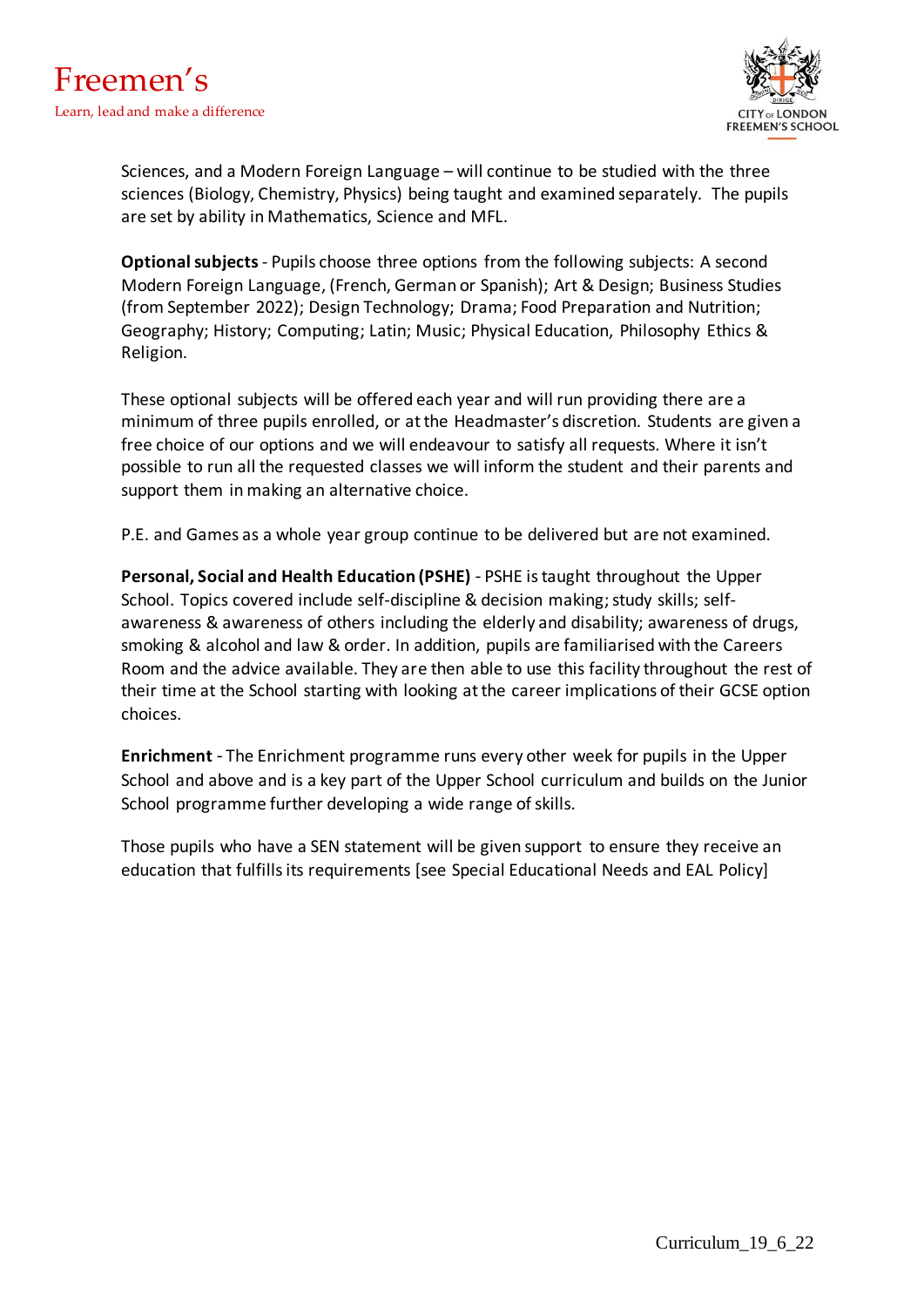

## *The Sixth Form Curriculum*

We endeavour to offer a range of subjects in the Sixth Form that allows all students to follow a programme that meets their interests, abilities and career aspirations.

For each Sixth Former from September 2021 we offer three pathways:

- Pathway 1 four A levels, two of which must include Mathematics and Further Mathematics (optional EPQ)
- Pathway 2 three A levels, the Extended Project Qualification (EPQ) and Free Minds
- Pathway 3 three A levels, Free Minds and a Focused Study period

The three academic pathways are complemented by the following for ALL pupils

- A course of Careers Education, and Personal, Social and Health Education
- The Enrichment curriculum for pupils in the Lower 6
- A programme of appropriate Games options on Wednesday afternoon

The **EPQ** is a taught course on project management culminating in an extended project (EPQ) and leads to an AS qualification awarded at the end of Upper Sixth. Those studying Further Mathematics may opt to do an EPQ, but it is not compulsory for those pupils.

The **Free Minds** programme is followed by all Sixth Formers on Pathways 2 and 3. Pupils will choose five courses from a broad selection. These courses consist of six weeks of onehour seminars.

The **Focused Study Period** is a bespoke weekly session where pupils receive coaching to enable them to develop positive study habits and/or work on subject specific concerns.

**Subject options**- Pupils will choose their 3 A levels from the following options: Biology, Business Studies, Chemistry, Classical Civilisation (from 2022/23), Computer Science, Drama & Theatre, Design & Technology, Economics, English Literature, Fine Art, Further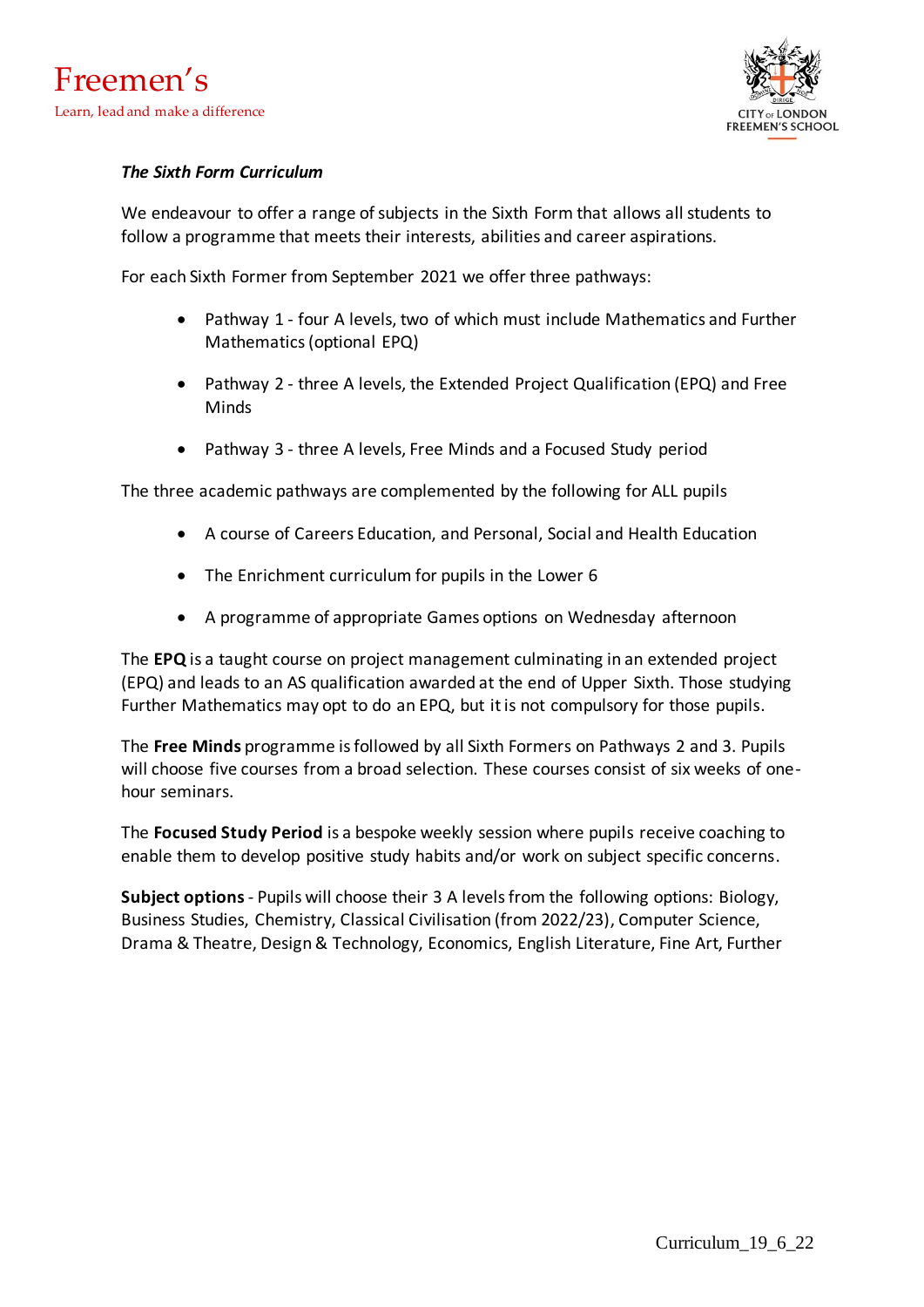

Mathematics, Geography, History, Latin, Mathematics, French, German, Spanish, Music, Physical Education, Physics, Politics, Psychology, Religion, Philosophy & Ethics.

These subjects will be offered each year and will run providing there are a minimum of three pupils enrolled or at the Headmaster's discretion.

Students are given a free choice of our options and we will endeavour to satisfy all requests. Where it isn't possible to run all the requested classes we will inform the student and their parents and support them in making an alternative choice.

## *Schemes of Work*

There will be a scheme of work for every academic subject taught at Freemen's, from KS2 to KS5. There is no prescribed template for a SOW and each Curriculum Leader will decide how best to present theirs, which they may be asked to do by inspectors and by their line managers.

Schemes of work should clearly identify the intention of the programme of study, how the scheme work will be implemented and how the impact of the scheme of work will measured.

It is assumed that teachers and Curriculum Leaders will be mindful of complementary policies, such as Diversity and Inclusion, Homework, Learning and Teaching and Behaviour for Learning and ensure that those policies inform the implementation of their curricula.

**Intention**: The intent of the curriculum is the content we expect children to learn. The scheme of work must outline, as a minimum:

- The topics being studied
- The skills being learned include those relevant to specific Keystages, such as literacy, numeracy and speaking in KS2.
- Opportunities for diversity and inclusion

**Implementation**: the implementation of the curriculum is concerned with the department go about the business of teaching the curriculum.

Some of the elements below can be covered with an overarching statement which encompasses the whole scheme of work. For example an explanation of how SharePoint and OneNote are used to support learning might be covered in general, rather than noting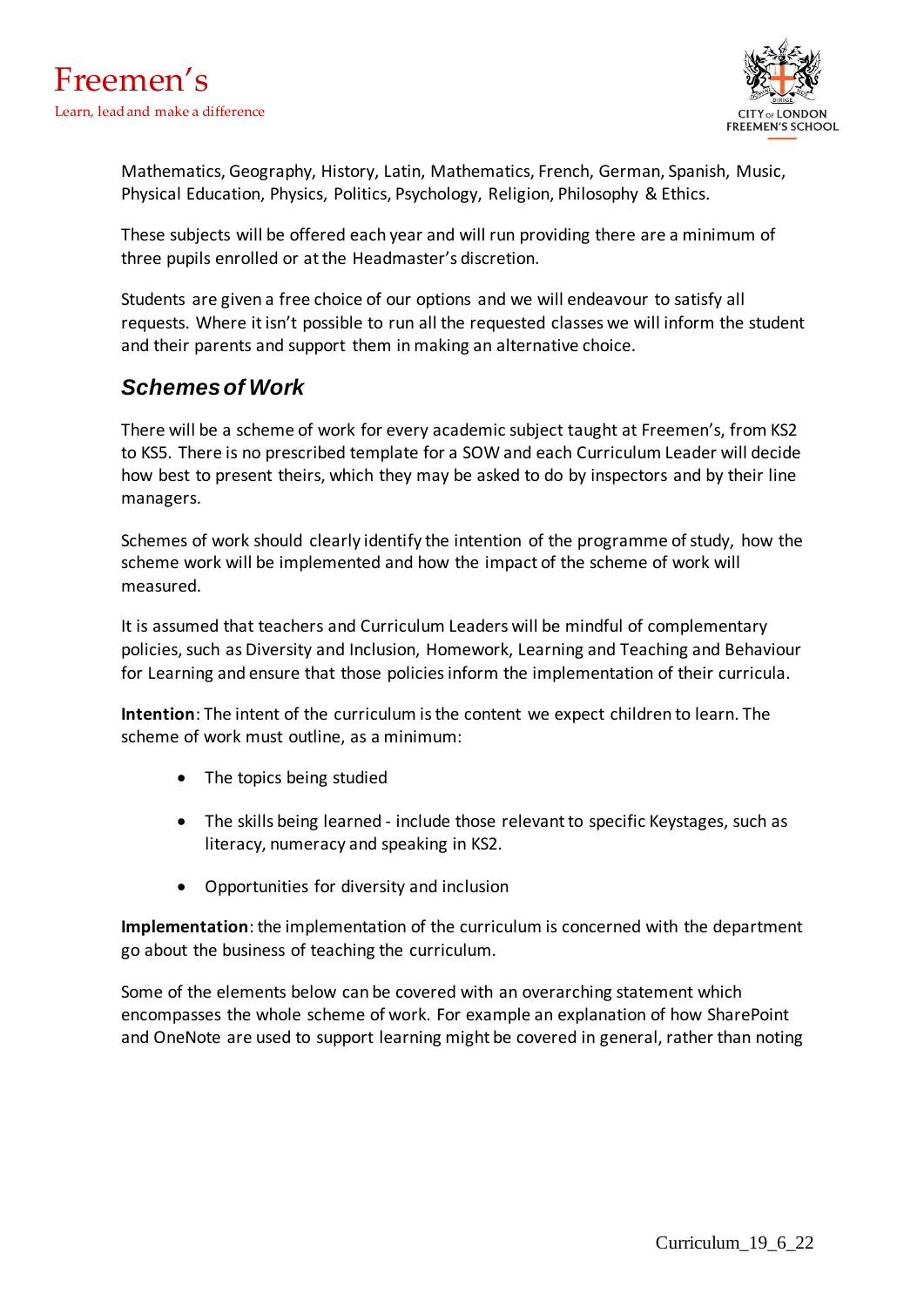

each specific use. Note should be made of the following, but Curriculum Leaders should use their discretion in deciding how to explain how they expect teaching and learning to occur:

How the department organises the delivery of lessons e.g. how multiple teachers divide up the SOW

- How different systems are used e.g. SharePoint and OneNote
- Departmental approaches to using feedback and assessment for learning to improve outcomes (including use of half term grades, reports and parents' evenings)
- Identify how the scheme of work employs the Six Classroom Principles of Freemen's.
- How the department will cater to those students with SEND and who have EAL needs – references here to the guidance from the SENCO are important, plus any subject specific planning that needs to be in place.
- How the department ensures each student is supported to achieve their potential and work is differentiated to meet their needs.
- Schemes of work may also contain links to resources and anything else the department deem useful.

These points may be covered by a statement at the beginning or end of the scheme of work.

**Impact**: the impact section explains how the department will know whether pupils know what we wish them to learn. This details how the department will check to ensure that the planned programme of study has been delivered so that the students have learned what was intended.

This section should outline how the assessment of learning and teaching is integral to the programme of study and note should be made of different types of assessments, when they occur and how they are recorded.

Each department should have a central markbook recording key assessment points sufficient for a cohort's progress to be tracked over time.

Reference should also be made as to how teachers receive feedback (Blinks and classroom visits) and how good practice is shared within the department.

Some of the elements below can be covered with an overarching statement which encompasses the whole scheme of work. For example an explanation of how teachers and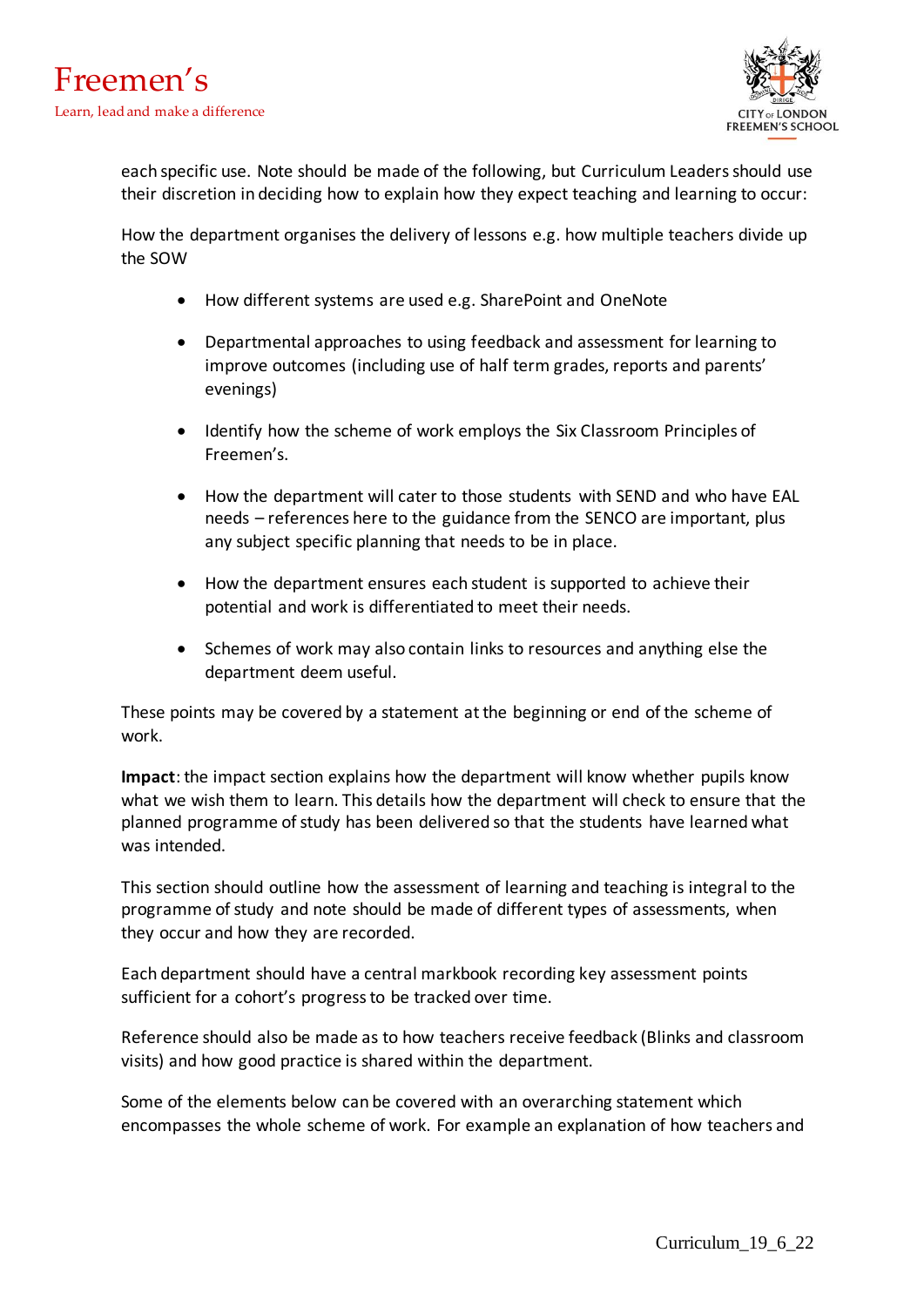



students are expected to review 'landmark' assessments can be described once and does not need to be repeated for each subsequent assessment point.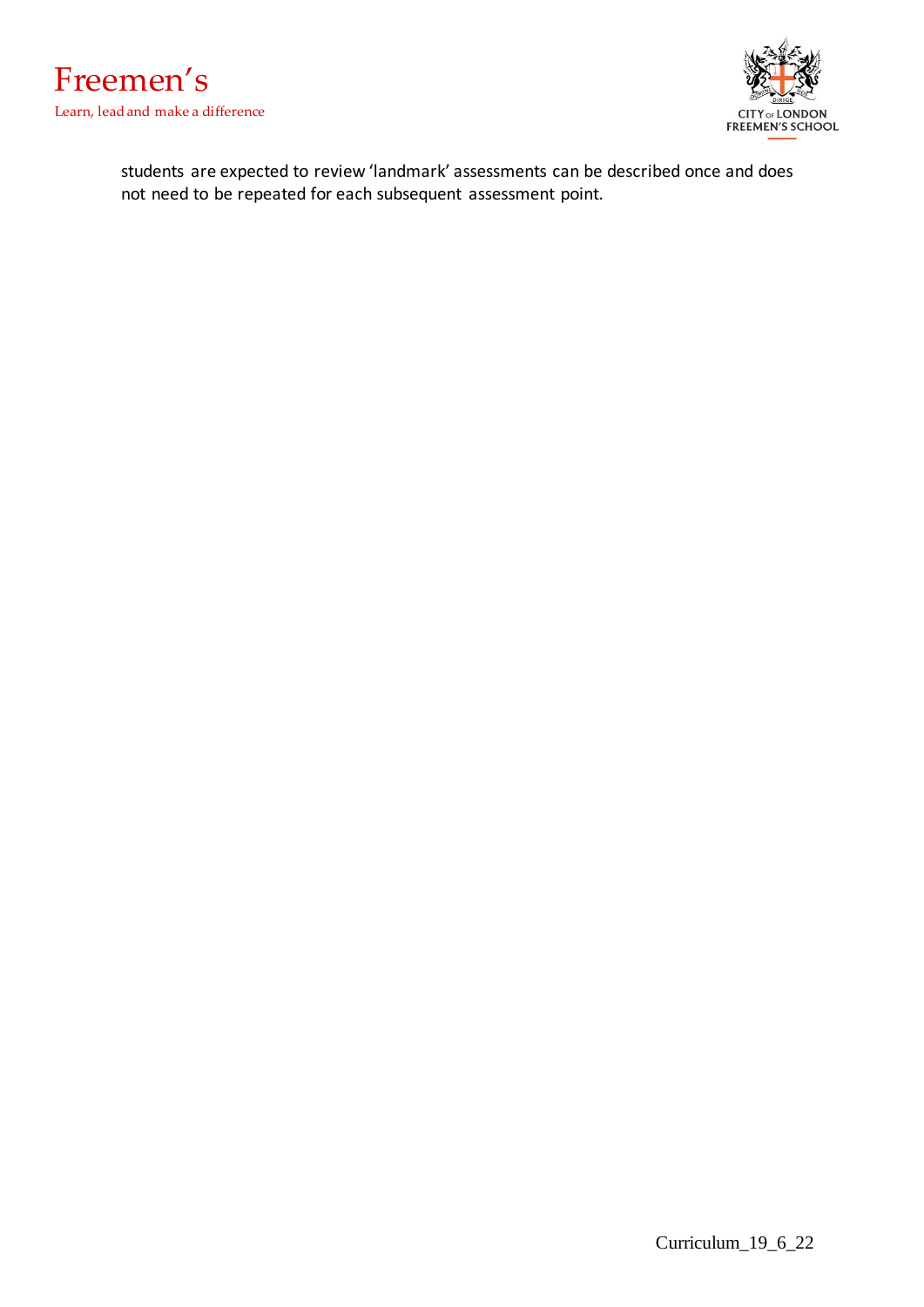

# **Appendix 1**

# *Requests to undertake an alternative programme of study.*

Students are expected to study the School's Curriculum, as outlined in the Curriculum policy, unless there are exceptional circumstances. This appendix outlines the process for making a request to study an alternative programme and the guidelines which are to be followed in making that decision. It is normally expected that an alternative programme is one in which a student takes one or more fewer subjects than required by the School's Curriculum policy.

## **How can applications be made to consider an alternative programme of study?**

Requests to undertake an alternative programme of study should be made in writing or via email to the Head of the student's section.

## **Who can make changes to a student's programme of study**

- The School may advise when they consider it is in the best interests of the student to make changes to their programme of study. Any decision to change the students programme of study will need to be discussed and approved by the student, their parents, the Head of Section and the Deputy Head Academic. In cases where there is a SEND issue the Learning Support Manager will be consulted.
- Parents may request that an alternative programme of study be allowed. Such requests should be made in writing to the Head of Section. The School reserves the right to make the final decision to grant the request.

## **What guides the School's decision to grant a student an alternative programme of study?**

- History of need students who have a history of needing support from the School over and above normal levels of academic and pastoral support will have that history considered;
- External referral where the School has arranged for or been involved in an assessment that assessment may be considered;
- Co-curricular commitment where the students undertakes co-curricular commitments in excess of what is deemed within achievable norms that can be considered;
- Pastoral need where the pastoral team identifies that the student's pastoral needs require a change to their programme of study.

## **When students have elected to study additional subjects?**

On occasion the School allows some students to study more subjects than the normal programme of study, for example when undertaking Further Maths at A Level. When a student commits to such a programme of study the decision, at a later date, to request to drop the additional subject may be made directly to the Head of Section and will not undergo the same assessment as would be levelled against a request to drop a subject from their core programme of study. If the additional subject has replaced a core subject,